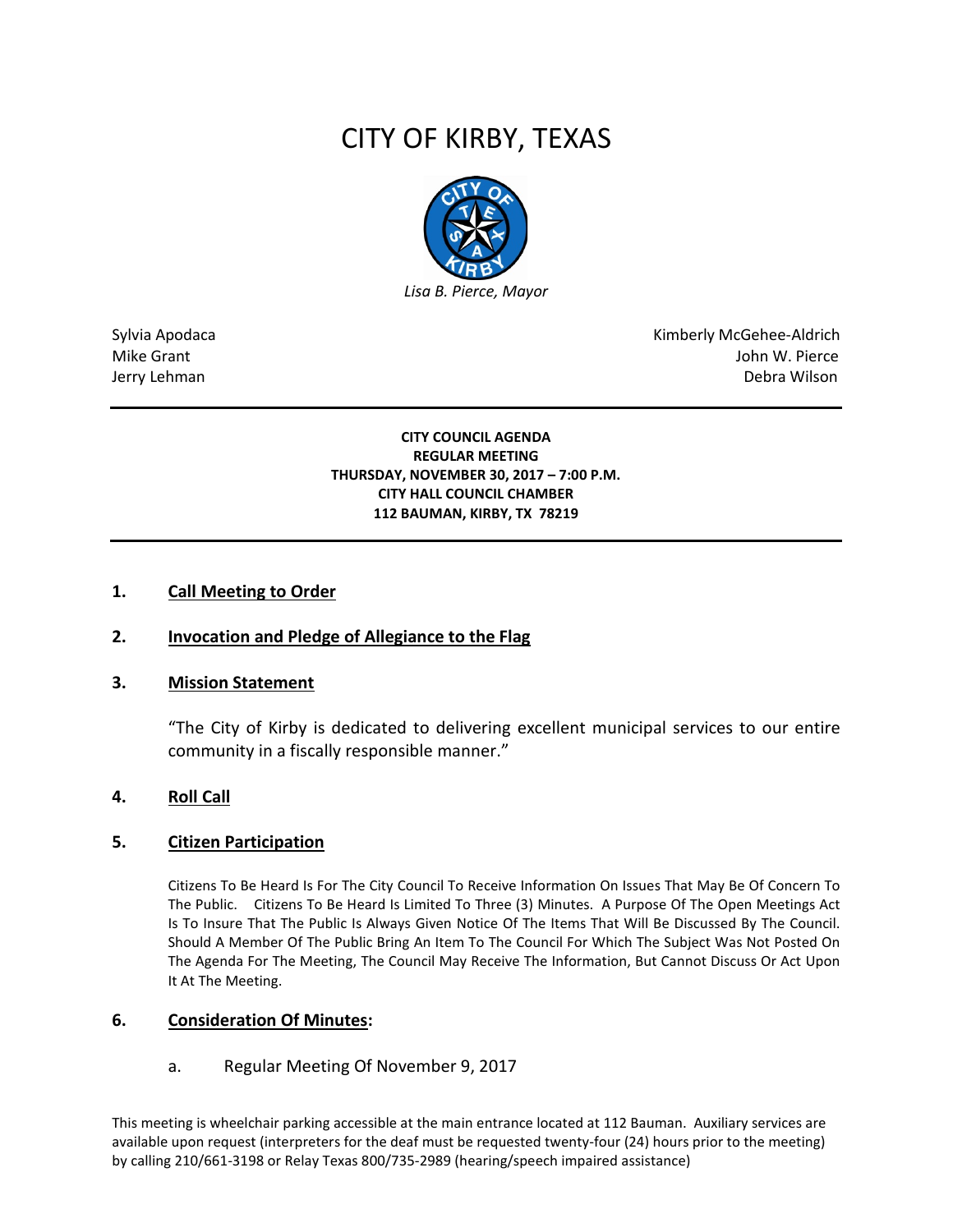## **7. Presentations**

- a. Employee of the Quarter
- b. Presentation By Linebarger, Goggan, Blair & Sampson, L.L.P. On Delinquent Revenue Collection Year End Report

## **8. Discussion And Possible Action**

- a. Discussion And Possible Action On The 2018 City Holiday Schedule
- b. Discussion And Possible Action On Ordinance No. O-2017-824 Amending the 2017-2018 Municipal Budget Of The City Of Kirby. This Is The First Reading.
- c. Discussion And Possible Action To Dispense With The Second Reading Of Ordinance No. O-2017-824 So That Ordinance No. O-2017-824 Becomes Effective Immediately
- d. Presentation, Discussion And Possible Action Regarding Senate Bill 1004
- e. Discussion And Possible Action Regarding City Of Kirby 1988 Street Reconstruction Project
- f. Discussion And Possible Action On Ordinance No. O-2017-825 Repealing Chapter 98 – Smoking Restrictions Of The Code Of Ordinances And Adopting A New Chapter 98 – Smoking Restrictions Of The Code Of Ordinances Including A Penalty For Violation Of A Fine As Set Forth In Section 10.99(A)(3) Of The Code Of Ordinances. This Is The First Reading.
- g. Discussion And Possible Action On Ordinance No. O-2017-826 Repealing Chapter 131 – Offenses Against Property Of The Code Of Ordinances And Adopting A New Chapter 131 – Offenses Against Property Of The Code Of Ordinances Including A Penalty For Violation Of A Fine Of Not Less Than \$100 Nor More Than \$2,000. This Is The First Reading.
- h. Discussion And Possible Action On Ordinance No. O-2017-827 Repealing Chapter 133 – Illegal Smoking Products And Illegal Smoking Paraphernalia Of The Code Of Ordinances And Adopting A New Chapter 133 – Illegal Smoking Products And Illegal Smoking Paraphernalia Of The Code Of Ordinances Including A Penalty For Violation Of A Fine Of Not Less Than \$100 Nor More Than \$2,000 Unless The Violation Is For Barter, Gift, Delivery, Sale, Or Offer Of Sale Of Any Illegal Smoking Product To A Person Under The Age Of Eighteen (18) Years When The Penalty